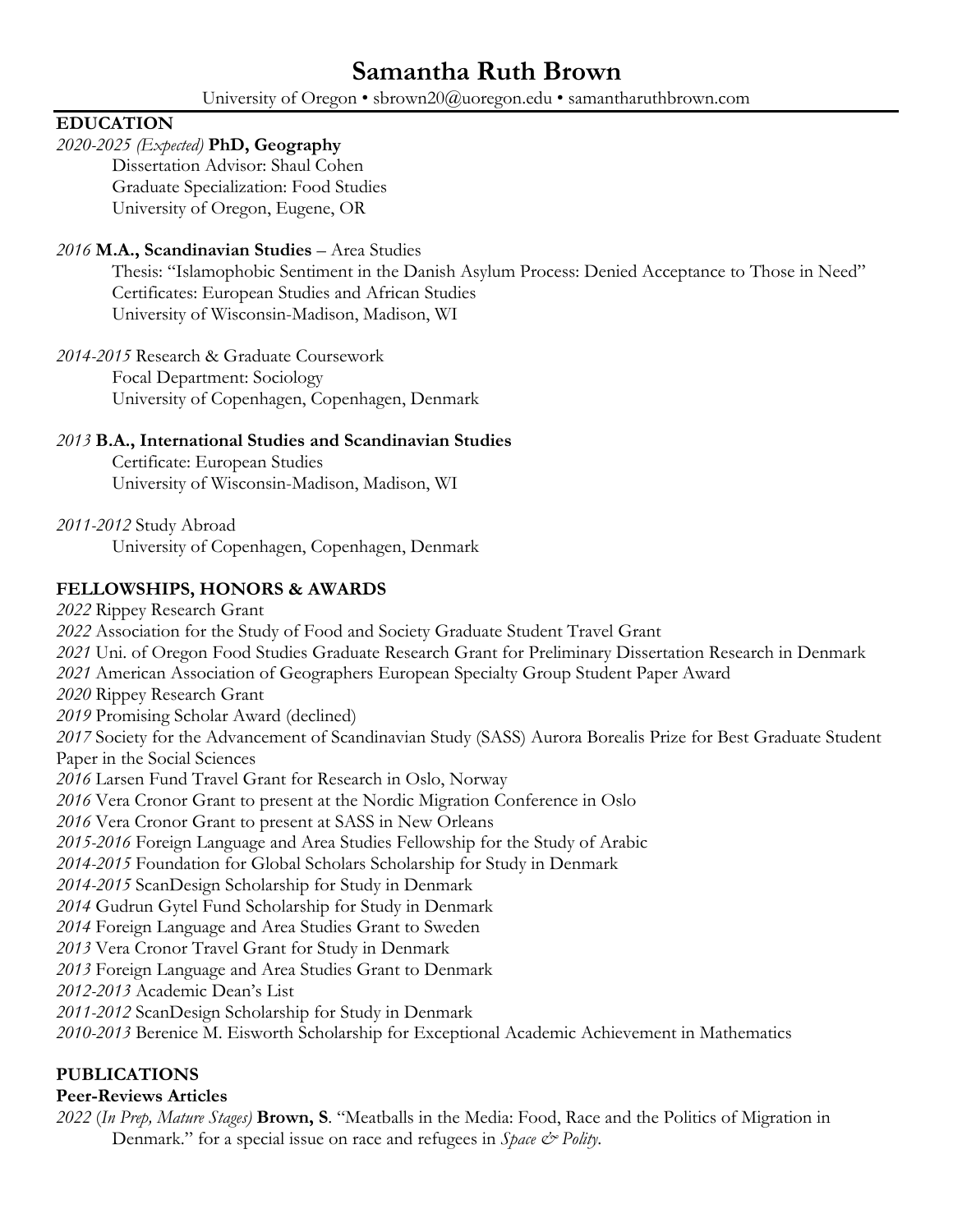#### **Book Chapters and Other Articles**

- *2022* (*Accepted, In Press*) Bentley, A., **Brown, S.**, Figueroa, Saffar, C., Serry, S. "School Meals in Multicultural/Multireligious Contexts: A Four Country Perspective," Fraser-Pearce and Fraser (eds) *Bloomsbury Handbook of Schools and Religion.*
- *2017* **Brown, S.** "Denmark already had a Muslim ban. It was just called something else." *Washington Post: Monkey Cage. https://www.washingtonpost.com/news/monkey-cage/wp/2017/03/23/denmark-already-has-a-muslim-ban-its-justcalled-something-else/*
- *2016* **Brown, S**., R., Choi, G., Gerin, E., Marin, A. E., Pavlov, T. "Immigration and Integration, Politics and Law: Policy Vision." *Review of European & Transatlantic Affairs*, 2(1), 89-92.

#### **Book Reviews**

- *Forthcoming, 2022* **Brown, S.** "Denmark and the New North Atlantic: Narratives and Memories in a Former Empire, Volume 1 & 2. Editors Kirsten Thisted and Ann-Sofie N. Gremaud." for *The Bridge*.
- *2016* **Brown, S.** "Eat Smart in Denmark: How to Decipher the Menu, Know the Market Foods & Embark on a Tasting Adventure. Carol Schroeder and Katrina Schroeder." *The Bridge* 39(2), 94-97.

#### **PRESENTATIONS**

#### **Conference Presentations**

- *2022\** "Meatball Politics: The Role of Food in Danish Immigration & Identity Politics" Delivered at the Agriculture, Food, and Human Values Society and Association for the Study of Food and Society joint annual meeting, Athens, GA, May 19.
- *2021* "Pork Politics: What the Danish Meatball War Can Teach Us About Race, Migration, Identity and Belonging." Delivered at the American Association of Geographers Annual Meeting, University of Oregon, Apr. 10.
- *2016* "Indirect Discrimination of Refugees: Islamophobia and the Danish Asylum System." Delivered at the Nordic Migration Conference in Oslo, Norway, Aug. 11-12.
- *2016* "The Danish Meatball War: Pork Politics as a Means to Exclude." Delivered at the conference for the Society for the Advancement of Scandinavian Study in New Orleans, Louisiana, Apr. 28–30.

\*Served as Session Chair

#### **Invited Guest Lectures**

- *2022* "European Gastronationalism: Food as a Social, Ethnoracial and Environmental Issue." Delivered in the Geography of Europe course, University of Oregon, Feb. 24.
- *2020* "Migration in the Middle East and North Africa: From the Guestworker Program to the Arab Spring." Delivered in the Geographies of the Middle East and North Africa course, University of Oregon, Nov. 24.
- *2017* "Understanding Immigration and its Political Implications in Contemporary Europe." Delivered in the European Politics and the European Union course, Augsburg College, Nov. 28.
- *2017* "Community Based Learning: Lessons from Cooperative Life." Concordia Language Villages, Concordia College, Jun. 15.
- *2016* "Film as a Means of Addressing Taboo Topics: The Case of Denmark." Delivered in the Scandinavian Life and Civilization course, UW-Madison, Nov. 15.
- *2016* "From Bosnia to Syria: Denmark's Changing Role in the Reception of Refugees." Delivered in the Scandinavian Life and Civilization course, UW-Madison, Oct. 11.
- *2016* "Islamophobic Sentiment in the Danish Asylum Process: Denied Acceptance to Those in Need." Delivered at the Scandinavian Studies Symposium Series, UW-Madison, Jan. 22.
- *2013* "The Underbelly of Scandinavia: Anti-Immigration and Racism in Norway and Denmark." Delivered with David Natvig in the Scandinavian Life and Civilization course, UW-Madison, Nov. 14.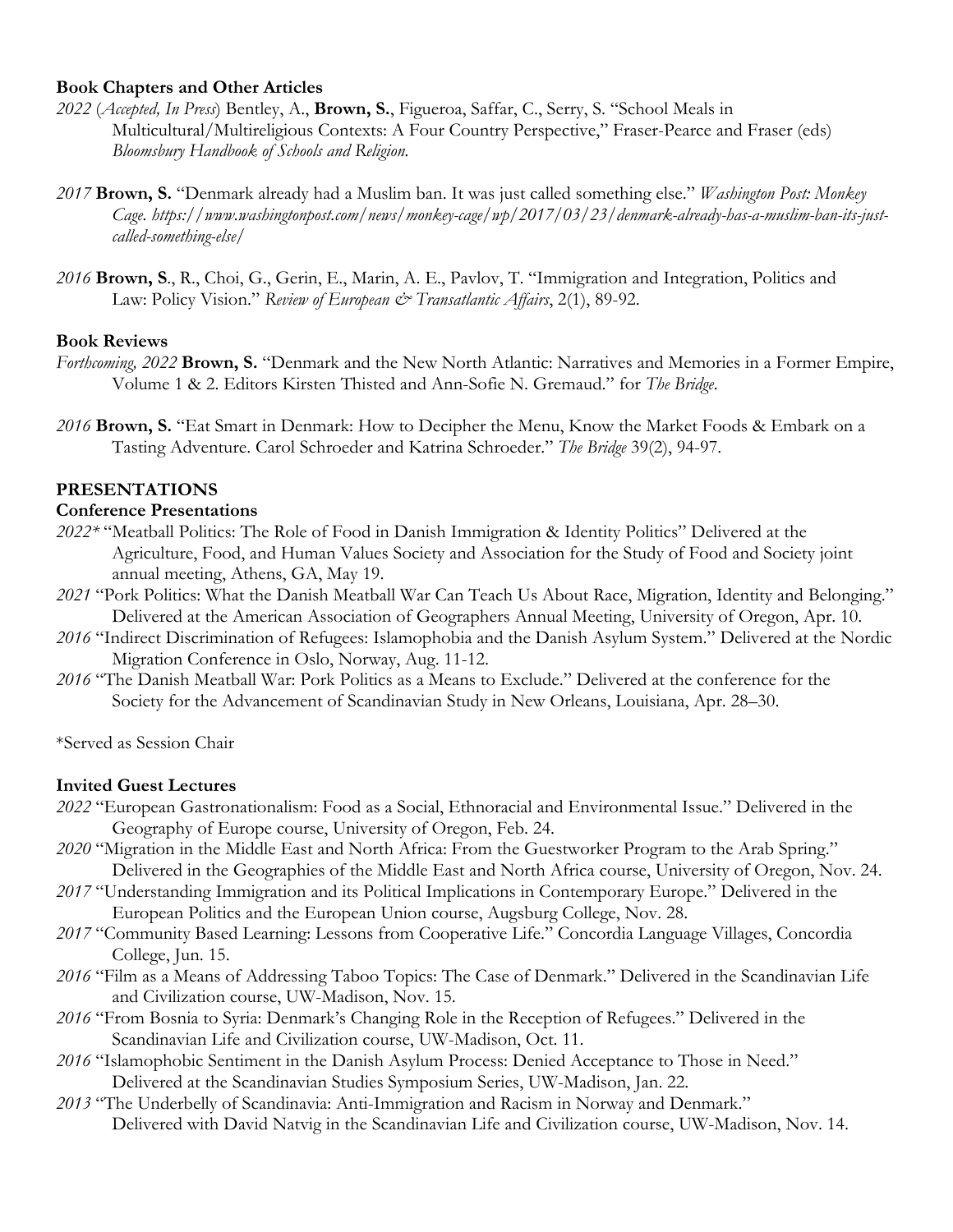#### **Organized Workshops**

|  | 2022 Colloquium Organizer and Moderator for Aviaja Lyberth Hauptmann, "An Arctic Indigenous Perspective on |
|--|------------------------------------------------------------------------------------------------------------|
|  | Microbiology, Food, and Science." Delivered at the Geography Colloquium Series, Uni. of Oregon, Apr. 28    |

- *2016* Colloquium Organizer and Moderator for Morten Stinus Kristensen, "The Effects of Media Narratives and Frames on the Perceptions of Refugees in Denmark." Delivered at the Scandinavian Studies Symposium Series, UW-Madison, Nov. 11.
- *2016* Organizer and Moderator for Gender and LGBTQIA+ Workshop. Concordia Language Villages, Concordia College, Jul. 15.
- *2016* Colloquium Organizer and Moderator for Ethelene Whitmire, "'Race Question Not In Existence:' African Americans in Denmark in the 20<sup>th</sup> Century." Delivered at the Scandinavian Studies Symposium Series, UW-Madison, Apr. 8.

#### **Posters**

*2012* Brown, G., **Brown, S.**, Pasporius, D., Arendt, E., Fowler, P. "Non-Contact Anterior Cruciate Ligament Injuries: A Predictive Biomechanical Knee Model and Anatomic Risk Factor Validation." AOSSM, Baltimore, MD, July.

## **WORK EXPERIENCE**

| University of Oregon, Eugene, OR | August 2020-Present |
|----------------------------------|---------------------|
| Graduate Employee in Geography   |                     |
| Conversations with Friends       | August 2020-Present |
| Volunteer with ICE detainees     |                     |

Alight (formerly American Refugee Committee), Minneapolis, MN *August 2017-August 2020* Project Manager (two-year tenure), Partnerships & Content Officer, Global Operations & Supply Chain **Officer** 

University of Wisconsin-Madison, Madison, WI *August 2012-January 2018 2016-2018* Associate Lecturer in Department of German, Nordic and Slavic *2016-2018* ScanDesign Facilitator in Department of German, Nordic and Slavic *2013-2016* Graduate Teaching Assistant in Department of Scandinavian Studies *2012-2016* ScanDesign Scholarship Administrative Assistant in Department of Scandinavian Studies Concordia Language Villages, Bemidji, MN *Summer 2016, 2017 & 2018* Credit Program Facilitator, Arabic Language Camp Credit Program Facilitator and Language Instructor, Danish Language Camp Duolingo, Online *February 2015-November 2016* Editor and Moderator, Danish (Volunteer) University of Copenhagen, Copenhagen, Denmark *August 2014-June 2015* News Reporter (politics and immigration specialist) at University Post Trampoline House, Copenhagen, Denmark *September 2014-June 2015*

Danish and English Instructor for Asylum Seekers and Refugees (Volunteer)

visAvis Magazine, Copenhagen, Denmark *December 2014-June 2015* Editor and Translator (Volunteer)

Freelance Translator and Tutor *October 2013-Present*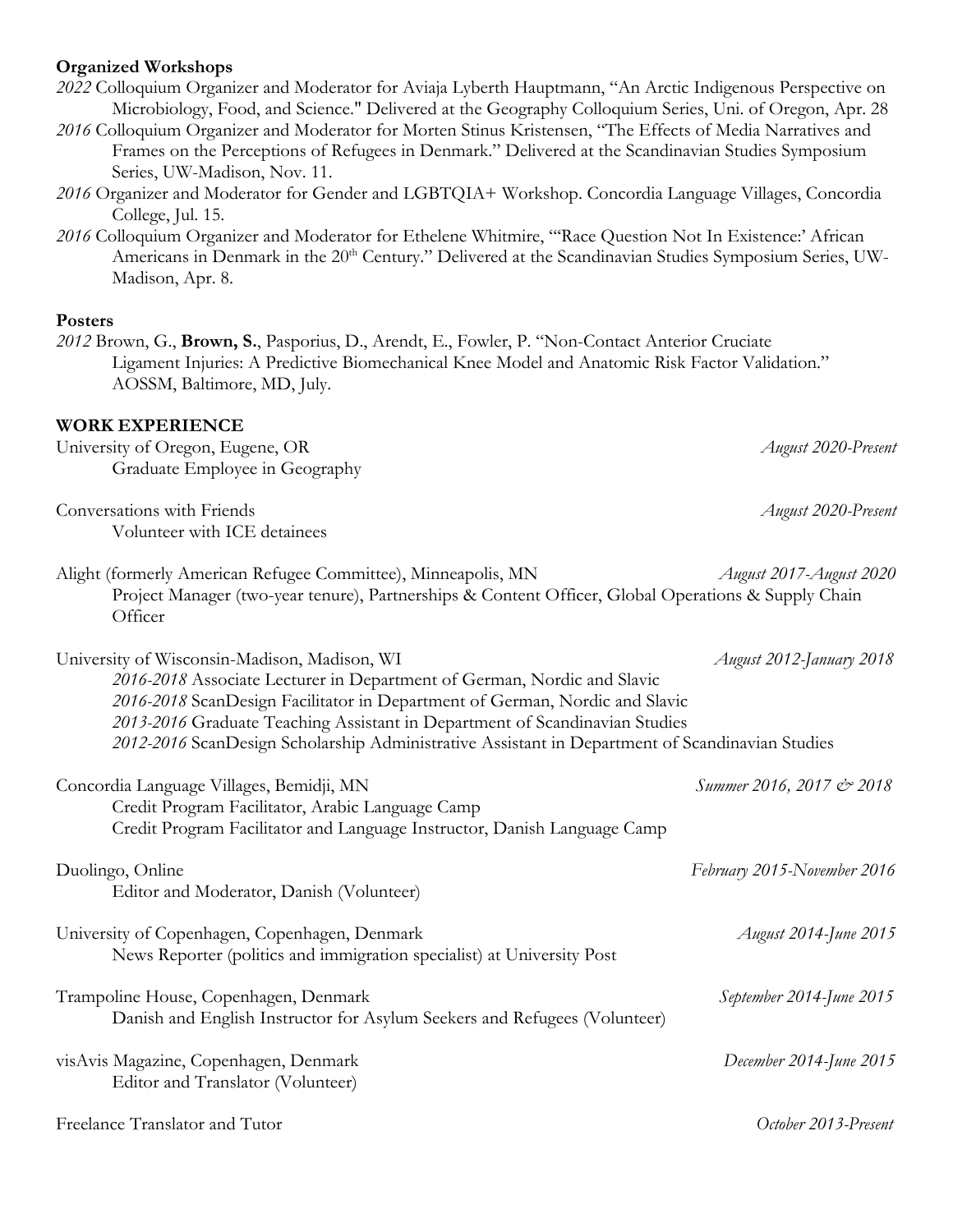Private Tutor in Danish; Translation: Danish and Swedish to English, English to Danish

TRIA Orthopaedic Center, Bloomington, Minnesota *Summer 2011 & 2012* Research Intern

#### **Teaching**

Geography 142, Introduction to Human Geography (Teaching Assistant) Geography 201, World Regional Geography (Teaching Assistant) Geography 202, Geography of Europe (Teaching Assistant) Geography 209, Geographies of the Middle East and North Africa (Teaching Assistant) Geography 342, Geographies of Globalization and Development (Teaching Assistant) Geography 468/568, Contemporary Food Systems (Teaching Assistant) Scandinavian Studies 122, Second Semester Danish (Independent Instructor) Scandinavian Studies 121, First Semester Danish (Independent Instructor)

### **Languages**

Fluent: English, Danish Advanced Proficiency: Swedish, Norwegian Intermediate Proficiency: Arabic, German Elementary Proficiency: Spanish, French

#### **International Work Experience**

Project Management: El Salvador, Kenya, Mexico, Pakistan, Somalia, Somaliland, Uganda, USA Ethnographic Fieldwork: Democratic Republic of Congo, Denmark, Rwanda

#### **Professional Service**

American Association of Geographers *2021-2022* European Specialty Group Board of Directors Executive Committee Member

University of Oregon, Department of Geography *2021-2022* Associated Graduate Students of Geography Executive Committee Member

University of Wisconsin-Madison, Department of Scandinavian Studies *2015-2016* TAA Departmental Steward *2015-2016* Social Committee Coordinator *2013-2014, 2015-2016* Colloquium Committee Coordinator *2013-2016* Danish Language Table Coordinator *2013-2014* Web and Social Media Committee Member

#### **Professional Affiliations**

American Association of Geographers (*current*) Association for the Study of Food and Society (*current*) European Horizons Think Tank (*former*) Nordic Migration Research (*former*) Society for the Advancement of Scandinavian Studies (*former*)

#### **Professional Development**

 Human-Centered Design course, September 11-November 13 Advanced workshops in leadership, teaching, and working with children, June 11-15 Workshops for leadership, teaching, and working with children, June 18-20 *2014-2015* Biweekly Writers and Reporters' Workshops through the University Post, Copenhagen